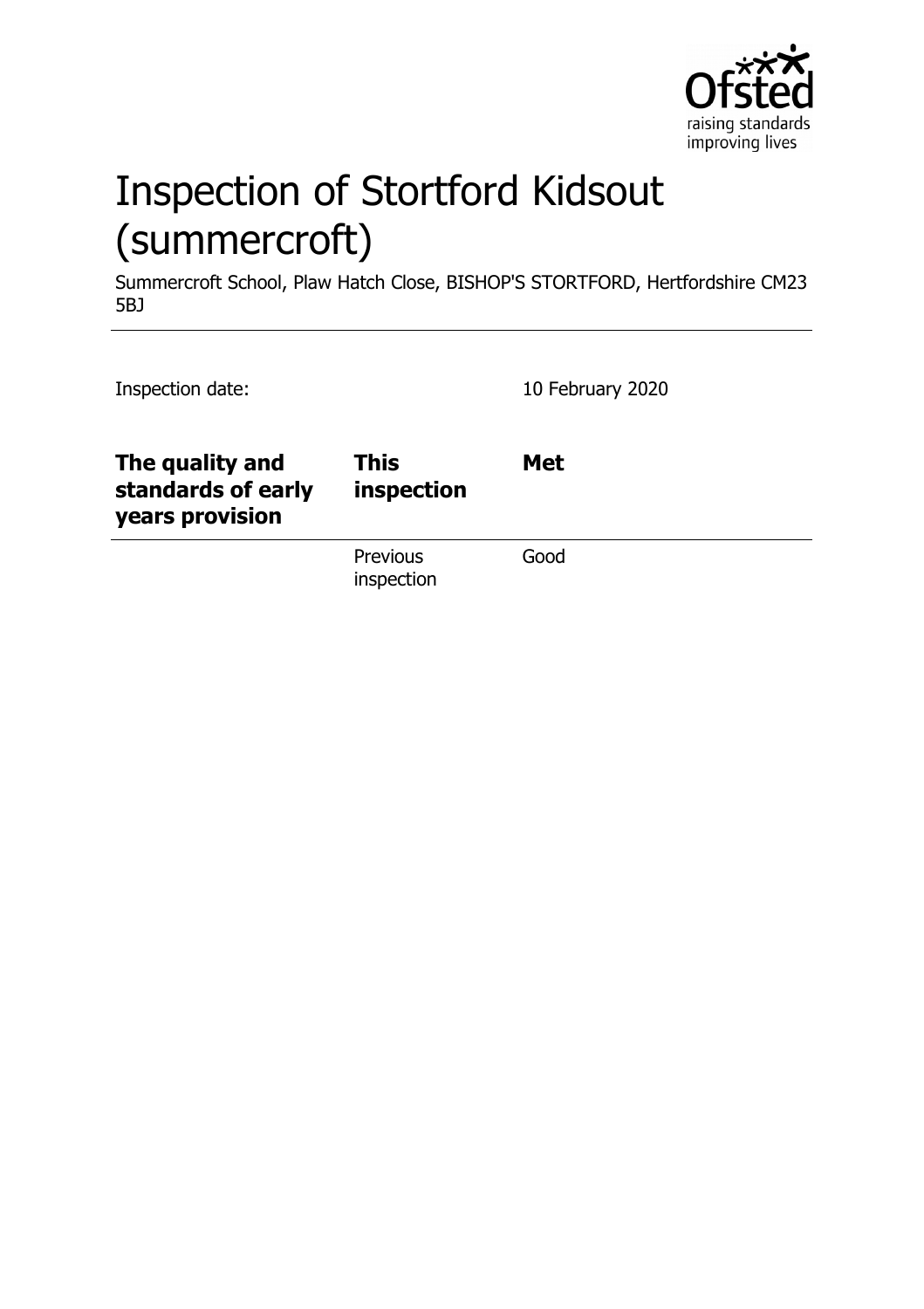

## **What is it like to attend this early years setting?**

#### **This provision meets requirements**

Children are very familiar with the routines of the club. They arrive from school and instantly hang their coats and bags up by themselves. They wash their hands ready for tea. Children behave positively and support one another. They interact with staff and other children happily, and enjoy playing together. For example, the youngest children pretend to be doctors and wrap bandages around staff and older children. The youngest children confidently inform their 'patients' that they must keep the bandages on until they are better. Older children willingly support the youngest children to complete challenging jigsaw puzzles. They work together and celebrate their achievements once the puzzle is complete.

Children readily choose from the range of activities on offer. They share ideas with the staff for activities through regular group discussions. Staff support children to discuss important issues, such as internet safety. Children willingly share their knowledge and opinions about how to keep safe online. They contribute towards the colourful displays around the club. For instance, children create flowers from paper, using scissors carefully as they cut. Staff display their creations for them proudly.

#### **What does the early years setting do well and what does it need to do better?**

- $\blacksquare$  Staff feel well supported in their roles. The manager holds regular supervision meetings with them to discuss their performance. Staff attend team meetings to share ideas and discuss the service they provide. Staff complete training so that they can develop their knowledge and practice further. Senior leaders have a clear vision of how they can enhance the service and staff training even further.
- Relationships with other professionals, such as school teachers, are strong. Staff hold daily discussions with them when they collect children from school. Teachers inform the staff of what children have done during the day. Children enthusiastically share their learning with staff. They excitedly talk about a nest that they have been looking at as they walk to the club building. Staff share information with school teachers regarding children's progress. They plan activities to support children's learning. All of this helps staff to build on children's existing experiences.
- Parents are very pleased with the care that their children receive. They feel that staff communicate effectively with them. Staff provide children with settling-in sessions, which helps them to familiarise themselves with the club and settle quickly. The staff collect a range of information about children before they start. This supports them to provide relevant and interesting resources for the children to choose from.
- $\blacksquare$  Children are keen to learn about others. They enjoy activities that help them to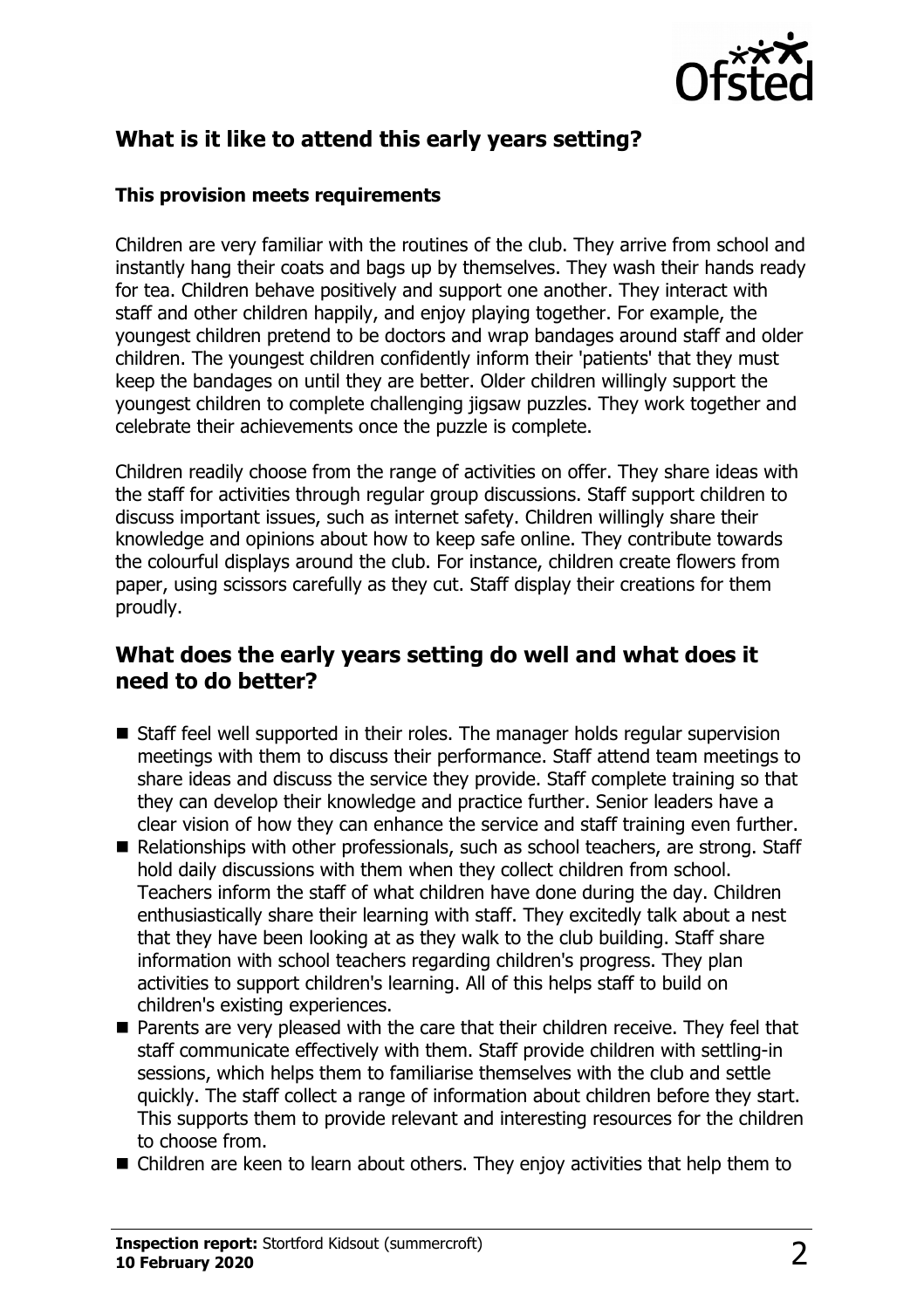

develop their understanding of other cultures and festivals, such as Chinese New Year. They persevere as they use chopsticks to eat noodles. Staff encourage children to share their experiences outside of the club. The youngest children enjoy taking home the club teddy bear. They share pictures of their time with the bear with their friends at the club. Other children look at the photographs with interest and talk freely about their own experiences.

- Staff support children's emotional well-being successfully. Staff hold discussions with children about how they feel. They form meaningful relationships with the children. They recognise when children need support, such as when they are in need of comfort. Children follow the rules of the club well. They sit with staff and write the rules together. This supports children to become respectful and thoughtful towards one another.
- $\blacksquare$  Children enjoy being physically active at the club. They play outdoors in the large playground. Staff provide them with lots of equipment for them to explore. Older children play games inside. They confidently give instructions to one another as they place their hands and feet on different-coloured circles. They laugh with glee as they play. Younger children develop their smaller muscles. They concentrate and remain engaged as they place small beads on boards carefully.

### **Safeguarding**

The arrangements for safeguarding are effective.

Staff have a strong understanding of how to keep children safe. They implement the club's policies effectively. For instance, staff operate a password system for the collection of children. Staff complete safeguarding training and the manager ensures that their knowledge is kept up to date. They have a strong knowledge of the process to follow should they have any concerns regarding children's welfare. They can confidently identify possible signs of abuse and neglect, as well as wider safeguarding issues, such as identifying children who may be at risk of exposure to extreme views and behaviour.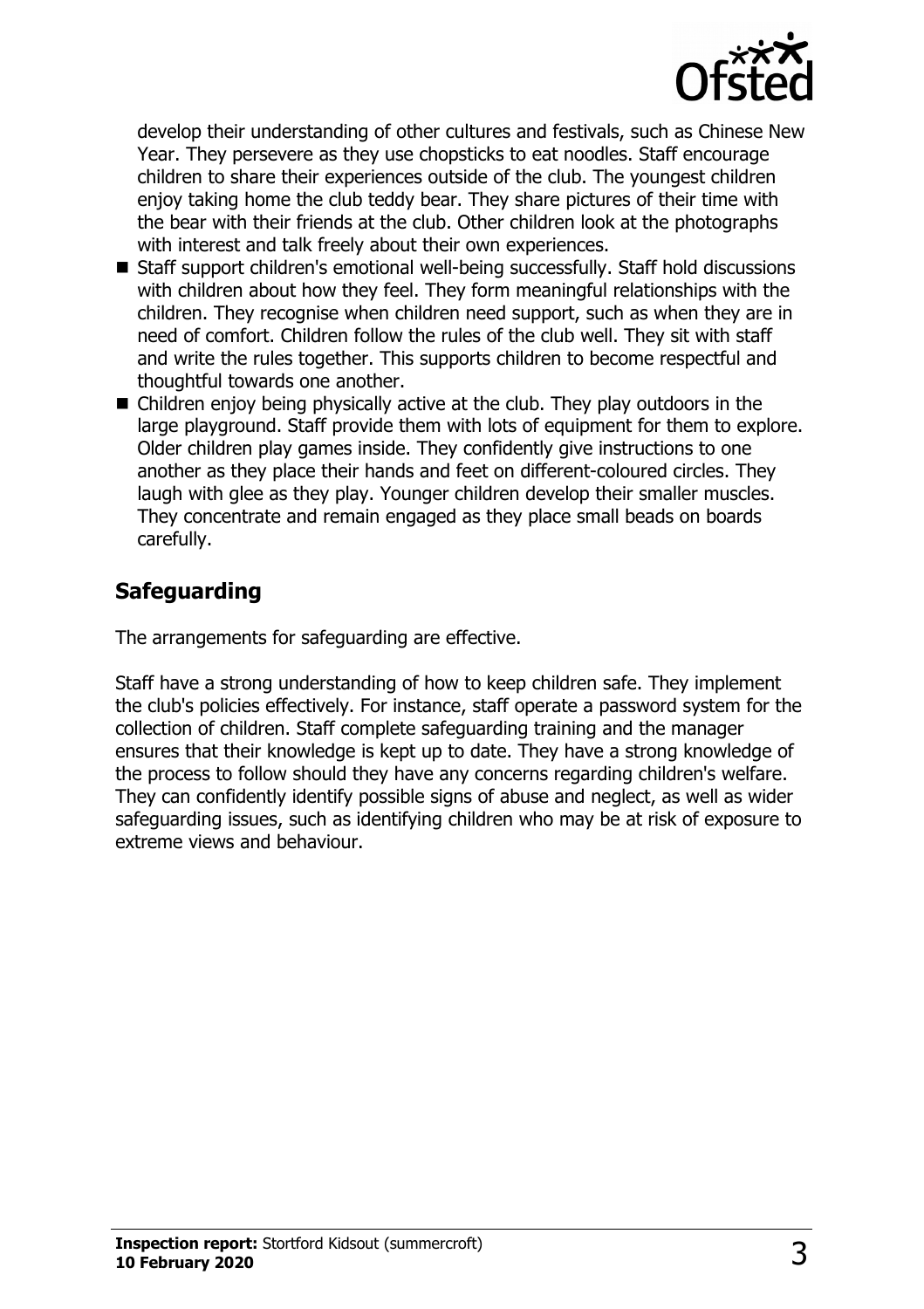

| <b>Setting details</b>                       |                                                                                      |
|----------------------------------------------|--------------------------------------------------------------------------------------|
| Unique reference number                      | EY272103                                                                             |
| <b>Local authority</b>                       | <b>Hertfordshire</b>                                                                 |
| <b>Inspection number</b>                     | 10067207                                                                             |
| <b>Type of provision</b>                     | Childcare on non-domestic premises                                                   |
| <b>Registers</b>                             | Early Years Register, Compulsory Childcare<br>Register, Voluntary Childcare Register |
| Day care type                                | Out-of-school day care                                                               |
| Age range of children                        | 4 to 11                                                                              |
| <b>Total number of places</b>                | 65                                                                                   |
| Number of children on roll                   | 119                                                                                  |
| Name of registered person                    | Davies, Linda Ann                                                                    |
| Registered person unique<br>reference number | RP512553                                                                             |
| <b>Telephone number</b>                      | 07943209732                                                                          |
| Date of previous inspection                  | 12 January 2016                                                                      |

#### **Information about this early years setting**

Stortford Kidsout (summercroft) registered in 2003 and operates in Bishop's Stortford, Hertfordshire. The club opens from Monday to Friday during term time. Sessions are from 7.30am to 9am and from 3.10pm to 6.30pm. The club also operates in the school holidays from 8am to 6pm. There are eight members of staff. Three members of staff hold suitable qualifications at level 3 or above.

## **Information about this inspection**

#### **Inspector**

Jennifer Hardy

#### **Inspection activities**

- $\blacksquare$  The inspector had a tour of the premises used by the club.
- $\blacksquare$  The inspector held discussions with staff and children at appropriate times throughout the inspection.
- $\blacksquare$  Discussions were held with parents. The inspector took their views and opinions into consideration.
- The inspector observed staff's interactions with children. She considered the impact of these interactions on children's behaviour and well-being.
- $\blacksquare$  The inspector viewed a small sample of documentation, including staff suitability documents.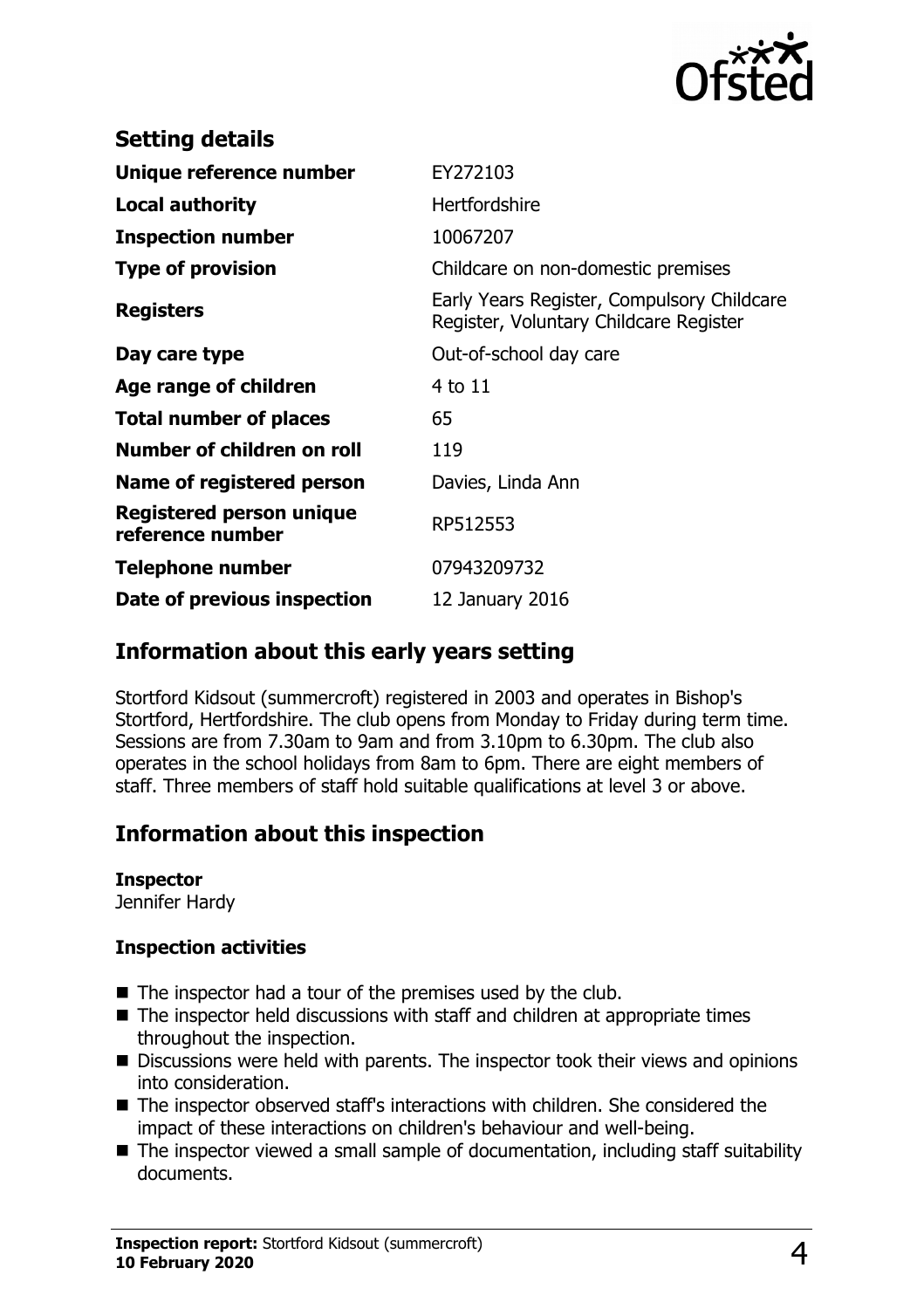

We carried out this inspection under sections 49 and 50 of the Childcare Act 2006 on the quality and standards of provision that is registered on the Early Years Register. The registered person must ensure that this provision complies with the statutory framework for children's learning, development and care, known as the early years foundation stage.

If you are not happy with the inspection or the report, you can [complain to Ofsted.](http://www.gov.uk/complain-ofsted-report)